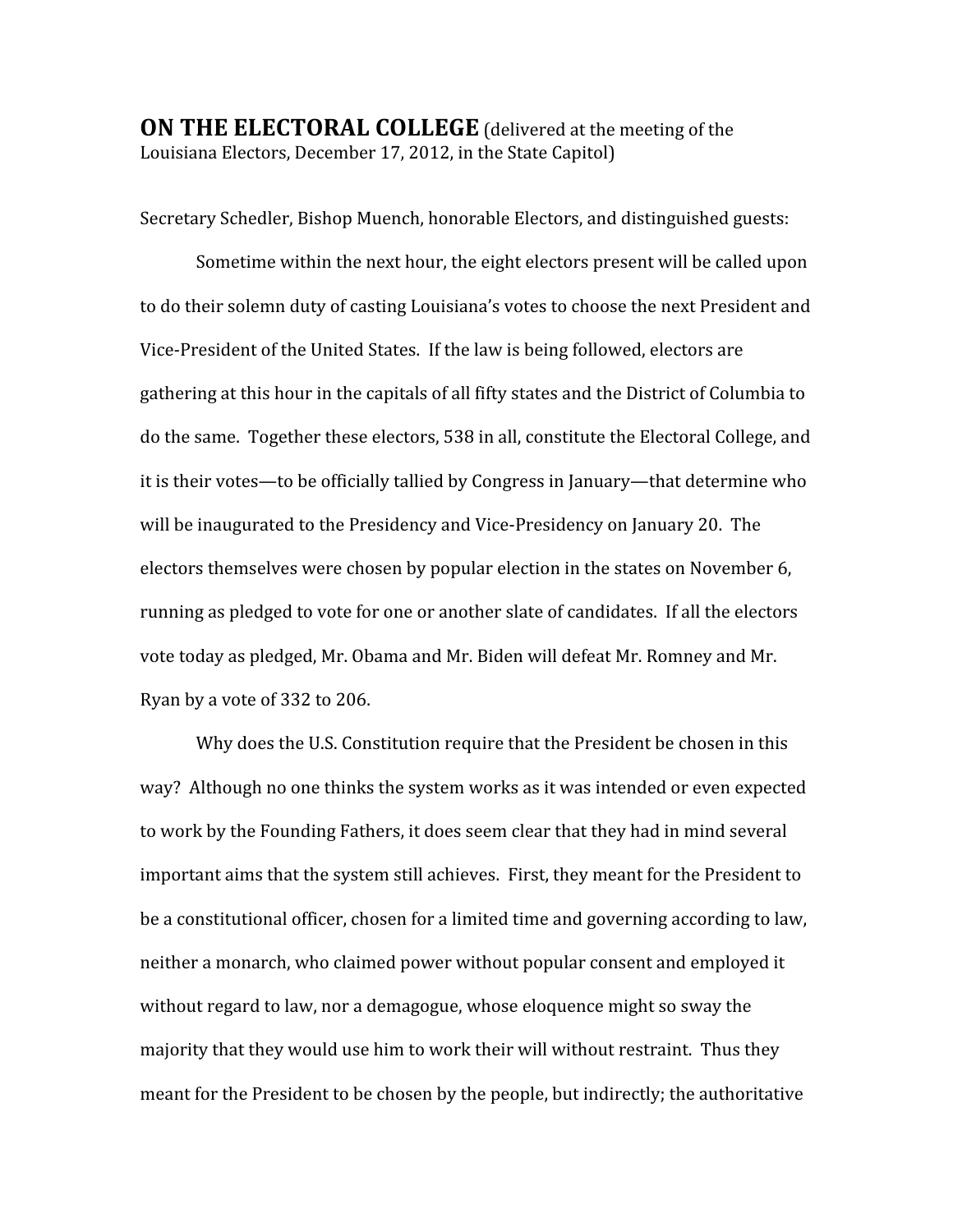will of the people was to be respected, but popular passions would be cooled. Second, they wanted to ensure that the executive would be independent of the legislative power, so they established an electoral body that existed only for a single purpose
and
in
a
sense
for
a
single
day
and
required
that
its
members
not
hold
other federal office. Third, they wanted to avoid convulsion, conspiracy, and corruption, which had plagued the election of supreme rulers over history; hence they did not convene the College as a convention in a single place, but established that the actual vote would be dispersed. Finally, they felt they needed to respect differences in the politics and the electorates of the different states; hence they left to the legislature of
each
state
the
choice
of
how
to
pick
its
electors.

Although
some
delegates
to
the
Philadelphia
Convention
in
1787
that
wrote the original Constitution supposed that the Electoral College would usually fail to pick
a
President and
that
as
a
consequence
the
choice
would
typically
be
made according
to
the
fallback
mechanism
(election
by
the
House
of
Representatives,
each state voting as a unit), in practice Americans quickly found ways to organize politically
in
order
to
succeed
through
the
Electoral
College.

Thus
national
political parties
were
born
and
proposed
tickets
for
the
Presidency
and
Vice‐Presidency.

The Twelfth
Amendment
in
1803
separated
the
vote
for
these
two
offices
(initially
the VP was the runner-up for the Presidency) and thus implicitly acknowledged the legitimacy of the fledgling party system. Originally only a few states chose their electors
by
a
popular
vote,
while
as
late
as
the
eve
of
the
Civil
War
South
Carolina chose
its
electors
in
the
state
legislature,
as
many
had
at
first.

By
1828,
however, most
of
the
states
had
begun
to
choose
electors
in
a
popular
vote,
pledged
to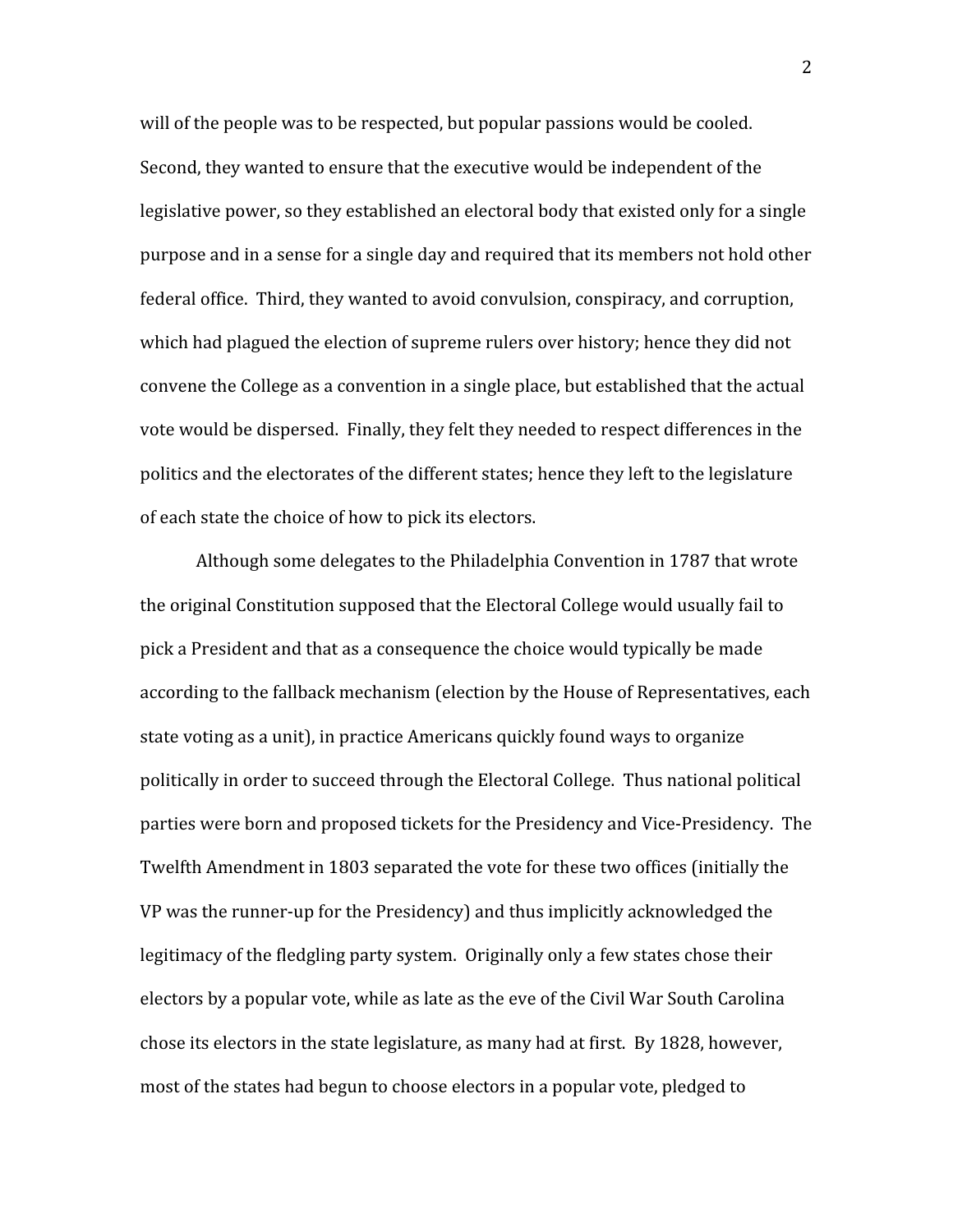national
candidates,
and
most
decided
that
whichever
candidate
won
the
plurality
of votes in the state would win all its electors. In short, the election of the President became more democratic as the states democratized. Except in 1800 and 1824, when a tie in one case and a crowded field in another threw the election to the House, the Electoral College has always produced a victor—although in 1876 and of course
in
2000,
disputes
arose
over
who
were
chosen
as
electors
in
Florida
and,
in the
first
instance,
in
several
other
states,
including
our
own.

In recent vears, the Electoral College system has come under attack, usually by people who think it would be better to choose the President by a direct, national popular
vote.

In
1969
a
proposed
constitutional
amendment
to
that
effect
passed the House of Representatives but failed to come to a vote in the Senate because of the threat of a filibuster. In 1977 a similar proposal led to hearings in the Senate but passed
neither
House.

In
recent
years,
a
proposal
called
the
National
Popular
Vote has
led
nine
state
legislatures
(but
not
Louisiana)
to
pass
acts
instructing
their electors to vote for the winner of the national popular vote, regardless of the winner in
their
own
state,
provided
similar
legislation
passes
enough
states
to
constitute
an electoral
majority,
which
to
date
it
has
not.

Why,
in
our
age
that
celebrates democracy
and
the
logic
of
one‐person,
one‐vote,
has
the
Electoral
College
retained the
support
of
the
American
people?

First,
I
think
Americans
recognize
that
the
laws
of
the
states
have
already made
the
Electoral
College
democratic
in
the
place
where
democracy
has
its
surest home: the states themselves. Essentially, through the mechanism of the Electoral College, the same political sovereign that made and can change the Constitution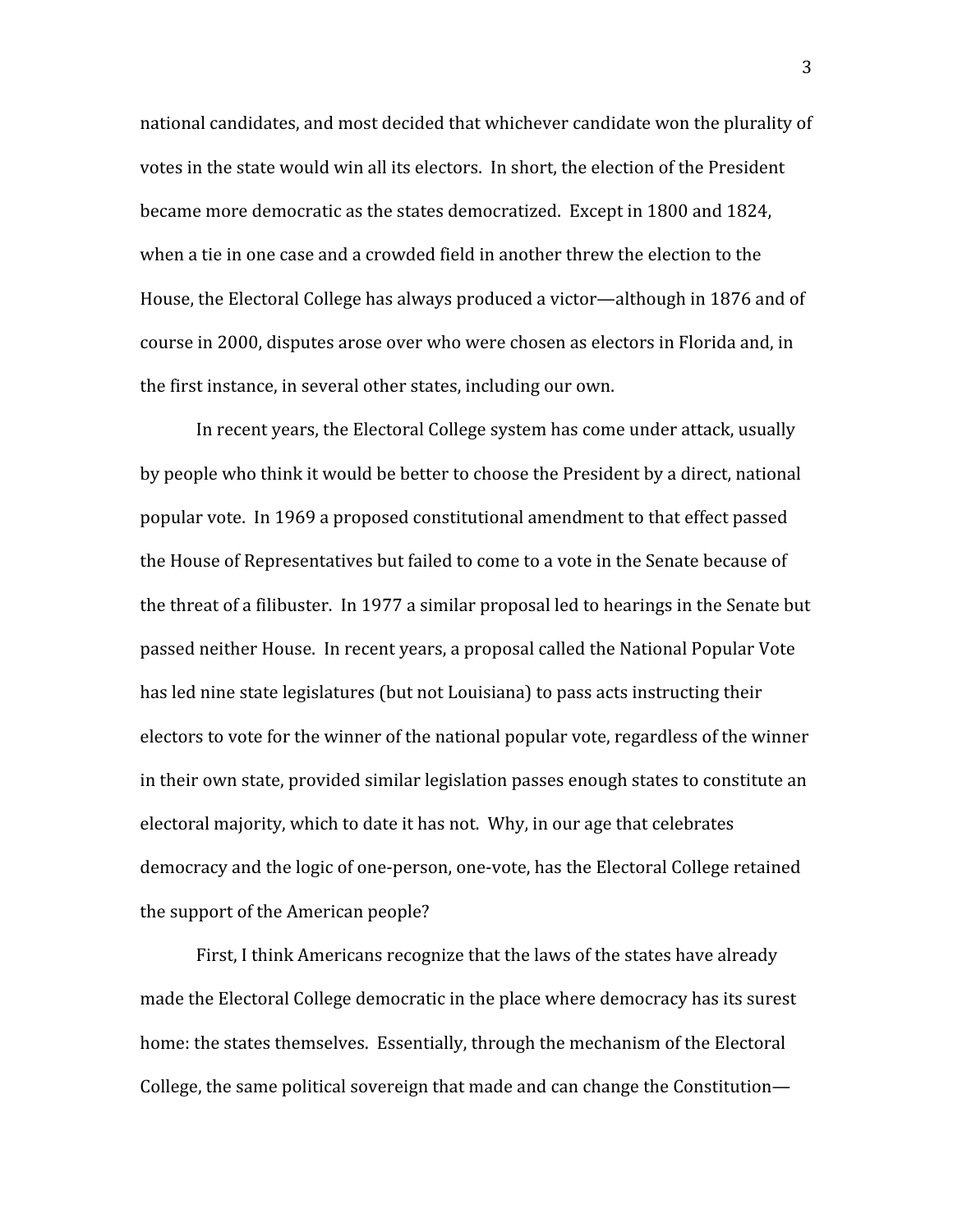the people in their states—selects the highest officer under that Constitution. This has consequences that reverberate throughout the political system: States acquire a political
identity
on
the
national
scene
by
the
way
they
vote
for
President,
and
most candidates
know
from
the
very
beginning
of
the
campaign
season
(now
perhaps
as early as the day after the previous election) that they have to design their campaign strategy taking into account the peculiarities of all the states they hope to win. Minority interests easily overlooked when one treats the more than one hundred million voters as a single mass command attention when at issue is the electoral votes of a decisive state. Can anyone think our whole system of state primary elections
would
remain
without
the
counting
of
electoral
votes
by
state?

Second, the Electoral College produces a clear result relatively quickly, usually magnifying a narrow but decisive victory—as today's vote is expected to do—and
isolating
any
uncertainty
or
voter
fraud
to
particular
states,
who
after
all are
the
ones
who
conduct
even
federal
elections
to
this
day.

Moreover,
with
only
a couple
exceptions
over
two
hundred
years,
the
Electoral
College
vote
aligns
with
the popular
vote,
not
accidentally
but
because
it
takes
widespread
popular
support
to win
either,
at
least
in
practice.

Finally, the Electoral College brought into being and is sustained by the twoparty
system,
encouraging
the
major
competitors
for
the
nation's
highest
honor
to join
established
coalitions
with
relatively
clear
platforms
and
thus
offer
voters
a relatively clear choice, while encouraging the parties themselves to become vast coalitions
that
respect
the
immense
diversity
of
our
nation,
rather
than
spawning numerous splinter parties that might align more closely with individuals' personal